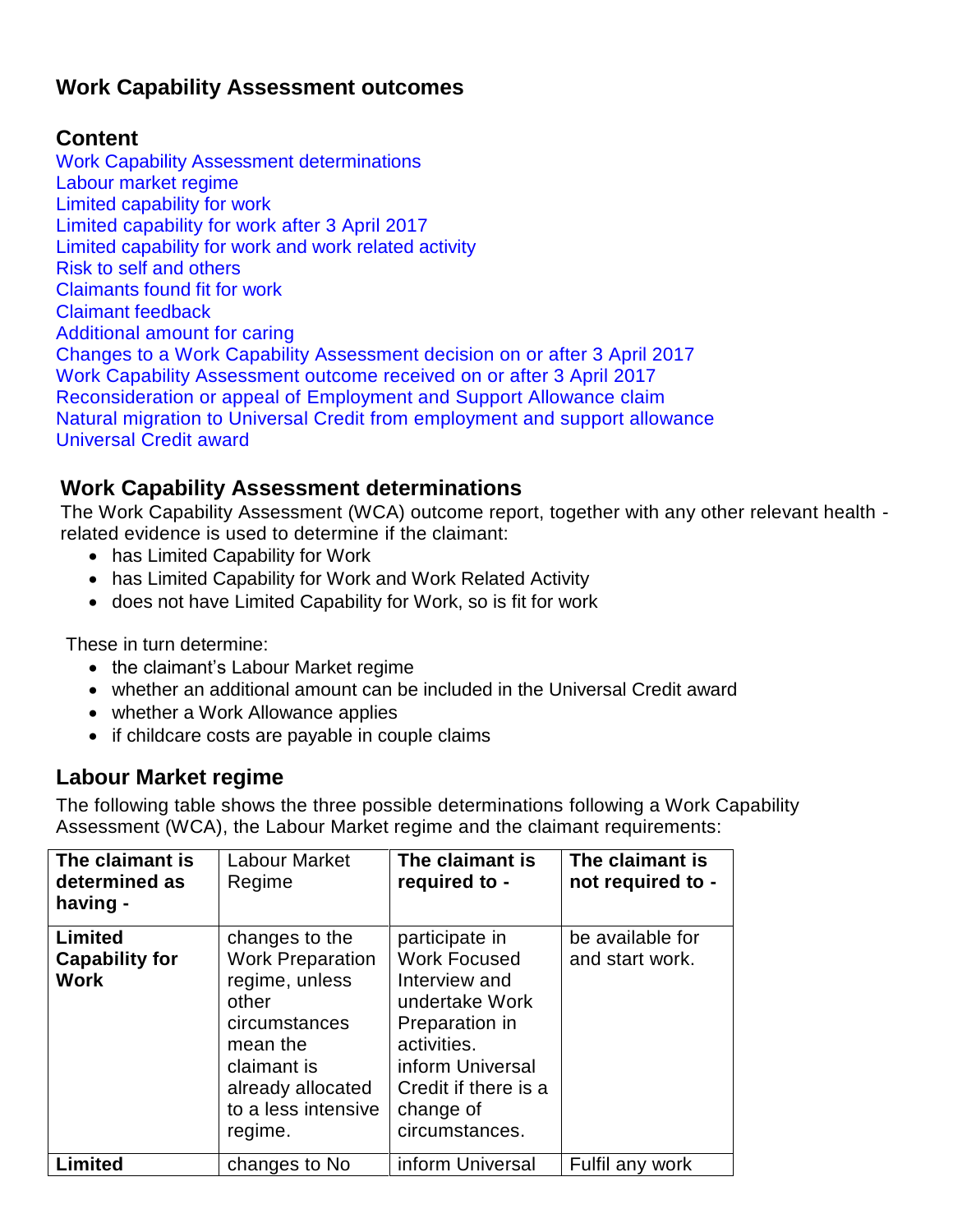| <b>Capability for</b><br><b>Work and Work</b><br><b>Related activity</b>   | <b>Work Related</b><br>Requirements<br>regime.                                                                                                                                                       | Credit if there is a<br>change of<br>circumstances.                                                                                                                                                                                                                                                                     | related<br>requirements.<br>They can access<br>support on a<br>voluntary basis. |
|----------------------------------------------------------------------------|------------------------------------------------------------------------------------------------------------------------------------------------------------------------------------------------------|-------------------------------------------------------------------------------------------------------------------------------------------------------------------------------------------------------------------------------------------------------------------------------------------------------------------------|---------------------------------------------------------------------------------|
| <b>No Limited</b><br><b>Capability for</b><br>Work (so is fit<br>for work) | is unchanged.<br>They remains in<br>the Intensive<br><b>Work Search</b><br>regime unless<br>other<br>circumstances<br>mean the<br>claimant is<br>already allocated<br>to a less intensive<br>regime. | participate in a<br><b>Work Focused</b><br>Interview and can<br>be set any of the<br>work-related<br>requirements, for<br>example: Work<br>Preparation<br>activities, specific<br>work search<br>activities and<br>availability for<br>work.<br>inform Universal<br>Credit if there is a<br>change of<br>circumstances. |                                                                                 |

For more information refer to Work-related activities and the Labour Market regimes and Labour Market regimes.

The entire Claimant Commitment is reviewed, including the regime, following the Work Capability Assessment (WCA) decision. This is to ensure the regime and availability requirements are set as appropriately. More detailed guidance can be found in Claimant Commitment.

## <span id="page-1-0"></span>**Limited Capability for Work**

A claimant has Limited Capability for Work (LCW) where their capability for work is limited by their physical or mental condition and it is not reasonable to require them to work.

A claimant has LCW where either of the following apply:

- it is determined from the WCA decision that they have LCW
- they are treated as having LCW

### <span id="page-1-1"></span>**Limited Capability for Work after 3 April 2017**

Claimants making a claim on or after 3 April 2017 on health grounds are no longer awarded the additional amount of Universal Credit for having Limited Capability for Work (LCW).

Where payment of the additional amount for having LCW is already in place, payment will continue as long as the claimant continues to be entitled to Universal Credit and has LCW.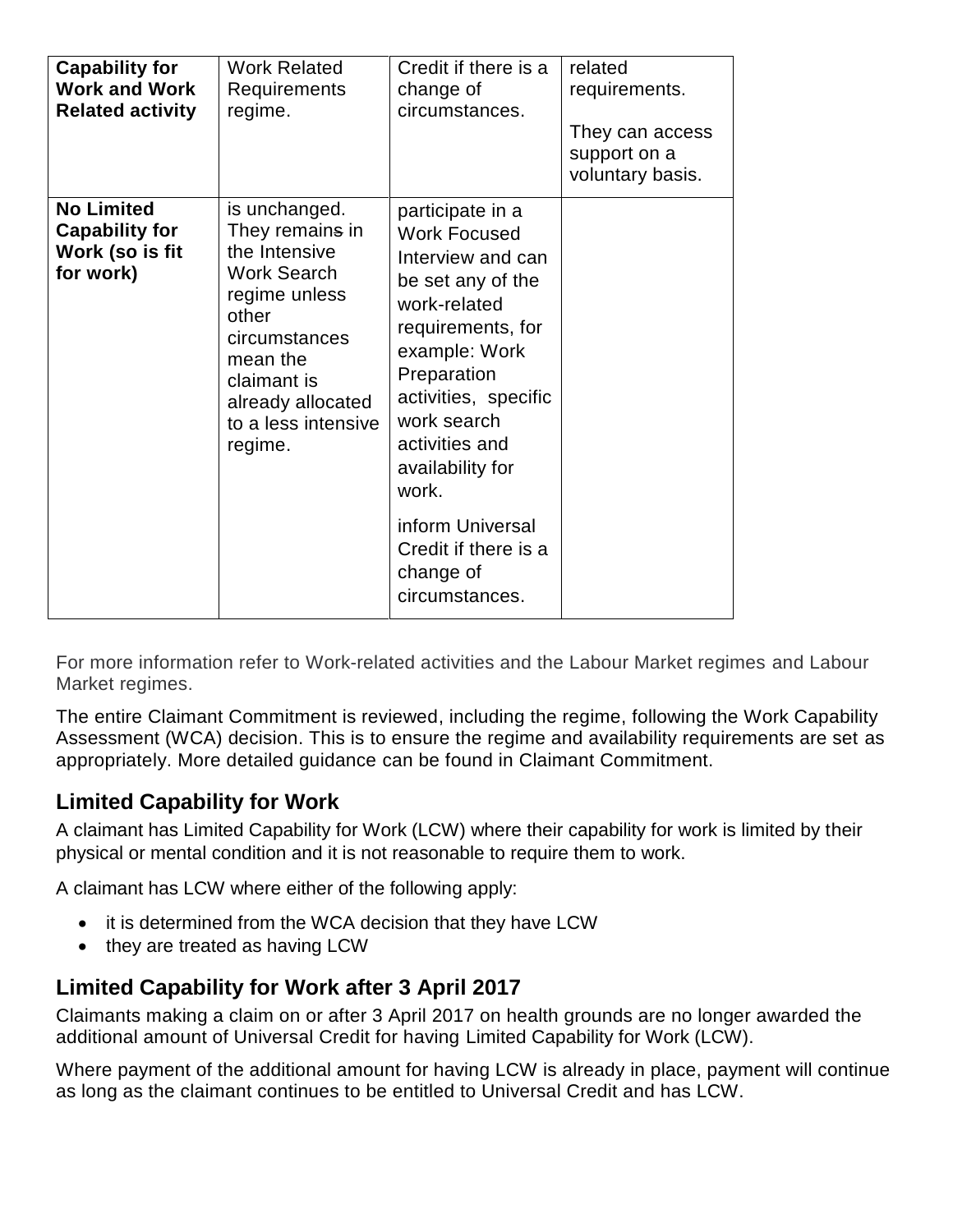All claimants in the Work Preparation regime who have a LCW decision following the outcome of their WCA have access to a range of additional support. This support is to help them prepare for, and move into work. The support is provided through the Enhanced Support Offer (ESO).

## <span id="page-2-0"></span>**Limited Capability for Work and Work Related Activity**

A claimant has Limited Capability for Work and Work Related Activity (LCWRA) when their capability for work and work-related activity is limited by their physical or mental condition and it is not reasonable to require them to undertake work-related activity.

A claimant has LCWRA where either of the following apply:

- it is determined from the Work Capability Assessment (WCA)
- they are treated as having LCWRA

# <span id="page-2-1"></span>**Risk to self and others**

In addition to the 'treated as' circumstances referred to above, there are further circumstances when a claimant can be treated as having limited capability for work (LCW) or limited capability for work and work related activity (LCWRA).

These circumstances can be considered by a Health Care Professional (HCP) during the assessment or by a Decision Maker following a recommendation from CHDA of 'fit for work' or LCW respectively.

The claimant can be treated as having LCW if they are suffering from a specific illness, disease or disablement where there would be a substantial risk of damage to anyone's physical or mental health if the claimant was found not to have LCW.

**However** the claimant is not treated as having LCW if the risk could be reduced significantly by:

- reasonable adjustments being made in the claimant's workplace, or
- the claimant taking medication to manage their condition (as prescribed by a registered medical practitioner treating the claimant)

In these circumstances 'anyone' means the claimant or anyone else who may be affected by the decision.

Where the HCP's recommendation is that the claimant is fit for work or has LCW but not LCWRA, the claimant can be treated as having LCWRA if they are suffering from a specific illness, disease or disablement where there would be a substantial risk of damage to anyone's physical or mental health if the claimant was found not to have LCWRA.

In these circumstances 'anyone' means the claimant or anyone else who may be affected by the decision.

## **Claimants found fit for work**

Fit notes are not required after the Work Capability Assessment (WCA) decision has been made. Only where the claimant's condition has worsened or a new condition is reported do we need another fit note.

Any work-related requirements must take into account any continuing health condition or disability even when the claimant is found fit for work.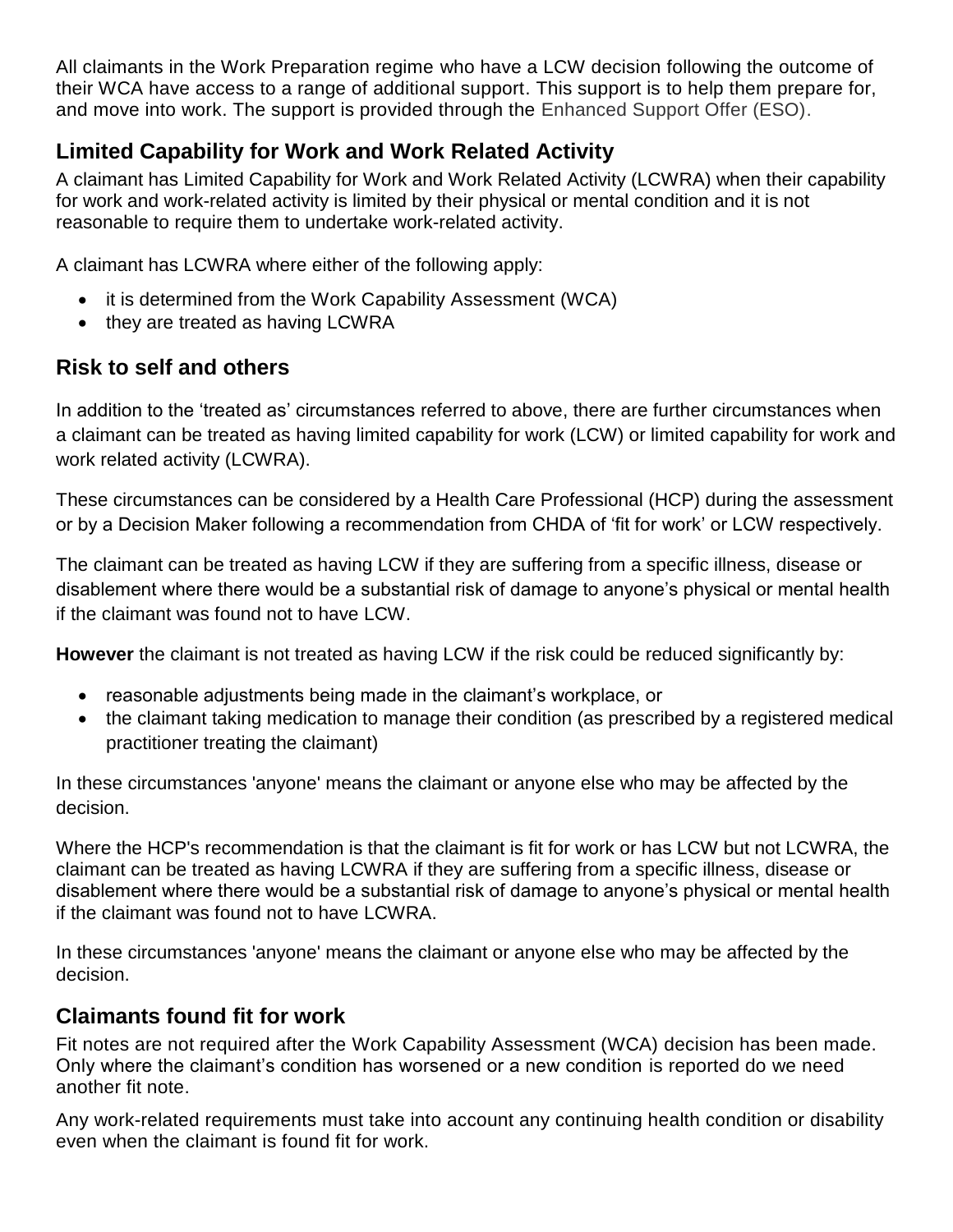Any work the claimant is expected to search for and the hours of work search must be reasonable taking into account their health, abilities and circumstances. Similarly, the type and location of any work being searched for must be appropriate. Refer to expected hours and availability for work.

Where a claimant is found fit for work and their condition is the same, or substantially the same, as the condition they were suffering before the WCA, work search and availability requirements are not automatically switched-off for up to 14 days.

Refer to switching of for periods of sickness and Medical Evidence following WCA or [Switching off](https://intranet.dwp.gov.uk/policy/switching-requirements-easements-labour-market-regime-interventions)  [requirements](https://intranet.dwp.gov.uk/policy/switching-requirements-easements-labour-market-regime-interventions) for further information.

### <span id="page-3-0"></span>**Claimant feedback**

Claimants unhappy with the Work Capability Assessment (WCA) decision can request an explanation by phoning the Service Centre. Claimants unhappy with the explanation can request a Mandatory Reconsideration (MR) through their online account and may provide further medical evidence. If the claimant is unable to make the request on the online account, then they can do this over the phone.

If they are not happy with the MR decision, there is the facility to lodge an appeal with Her Majesty's Courts and Tribunal Service.

## <span id="page-3-1"></span>**Additional amount for caring**

The additional amount for caring, and the additional amount for having Limited Capability for Work (LCW) cannot be paid at the same time to one claimant. The higher of these additional amounts, the additional amount for caring is payable. Refer to Claimant in receipt of an additional amount of Universal Credit for Limited Capability for Work (LCW) or Limited Capability for Work and Work-Related Activity (LCWRA).

A claimant receiving the additional amount for caring has an underlying entitlement to the additional amount for having LCW. This is the case where they have been determined as having LCW based on medical evidence provided prior to 3 April 2017.

Where the claimant no longer meets the carer criteria after the 3 April 2017, the underlying entitlement to the additional amount for having LCW no longer applies. This means the claimant will not be entitled to the additional amount for having LCW.

Claimants in receipt of the additional amount for caring who provide medical evidence of being unfit for work on or after 3 April 2017 will be referred for a Work Capability Assessment (WCA) where appropriate.

Following the outcome of the WCA, if the claimant is determined as having LCW this is noted on the Service. The claimant is eligible for a Work Allowance but no additional amount can be awarded.

### <span id="page-3-2"></span>**Changes to a Work Capability Assessment decision on or after 3 April 2017**

When a review Work Capability Assessment (WCA) decision is made on or after 3 April 2017 which results in a determination that the claimant has Limited Capability for Work (LCW), but before that date the claimant was either:

- in receipt of the additional amount for having Limited Capability for Work and Work Related Activity (LCWRA), or
- unfit for work and were awaiting the result of a WCA which subsequently determined the claimant to have LCWRA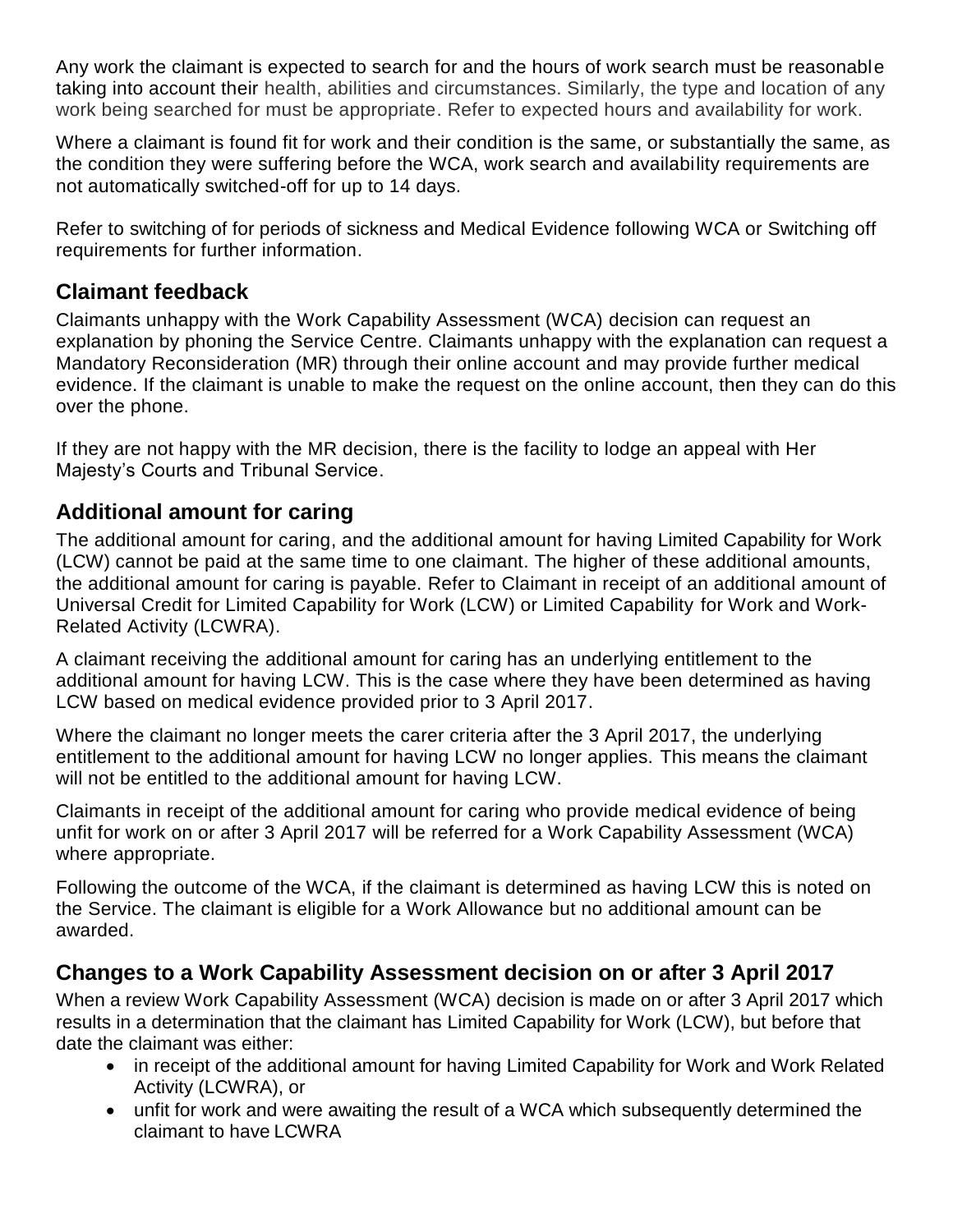The additional amount for having LCW is awarded to the claimant with either of the following exceptions:

- where the claimant is part of a joint claim and their partner has underlying entitlement to the additional amount for having LCWRA
- where the claimant has underlying entitlement to the additional amount for caring

In joint claims, the claimant's partner may have an underlying entitlement to the additional amount for having LCWRA. Where this is the case and the partner's WCA determination is still valid, the partner is awarded the additional amount for having LCWRA. In this case the additional amount for having LCW cannot be paid to the claimant. The partner's additional amount for having LCWRA should be put into payment.

If the claimant has underlying entitlement to the additional amount for caring and the caring criteria continues to be met, this should be put into payment.

## <span id="page-4-0"></span>**Work Capability Assessment outcome received on or after 3 April 2017**

Where a claimant has made a health condition related claim for Universal credit or Employment and Support Allowance (ESA) on or before the 2 April 2017 but the Work Capability Assessment (WCA) outcome report was received on or after the 3 April 2017 and:

- the claimant has provided continuous medical evidence up to the date it is decided the claimant has LCW the additional amount can be paid unless, one of the following applies:
	- $\circ$  the claimant is part of a joint claim and the partner is already in receipt of the additional amount for having LCW or for having LCWRA
	- $\circ$  the claimant has been awarded the additional amount for caring and the caring criteria continue to be met

## <span id="page-4-1"></span>**Reconsideration or Appeal of an Employment and Support Allowance claim**

Where an Employment and Support Allowance (ESA) claimant is found fit for work, ESA entitlement ends. The claimant has a number of options including asking for a Mandatory Reconsideration (MR) or claiming Universal Credit.

If the claimant does not claim Universal Credit, there will be no benefit payable throughout the MR period.

If the ESA claimant did not make a Universal Credit claim and the Mandatory Reconsideration (MR) is successful, the claimant can return to ESA. Refer to Mandatory Reconsiderations.

If an appeal is lodged and Universal Credit is not claimed, then ESA can be reinstated at the appeal rate until the appeal outcome is notified.

If the claimant made a claim to Universal Credit and then requested an appeal of their ESA decision, they will remain on Universal Credit even if their ESA MR or appeal is successful.

ESA will notify Universal Credit of the Mandatory Reconsideration or Appeal outcome. Universal Credit will consider the outcome and any impact this has on existing WCA decisions in Universal **Credit** 

The additional amount for having Limited Capability for Work (LCW) following an appeal:

 can be paid if the claimant was in receipt of the ESA work related activity component when the ESA claim terminated, unless either one of the following apply: